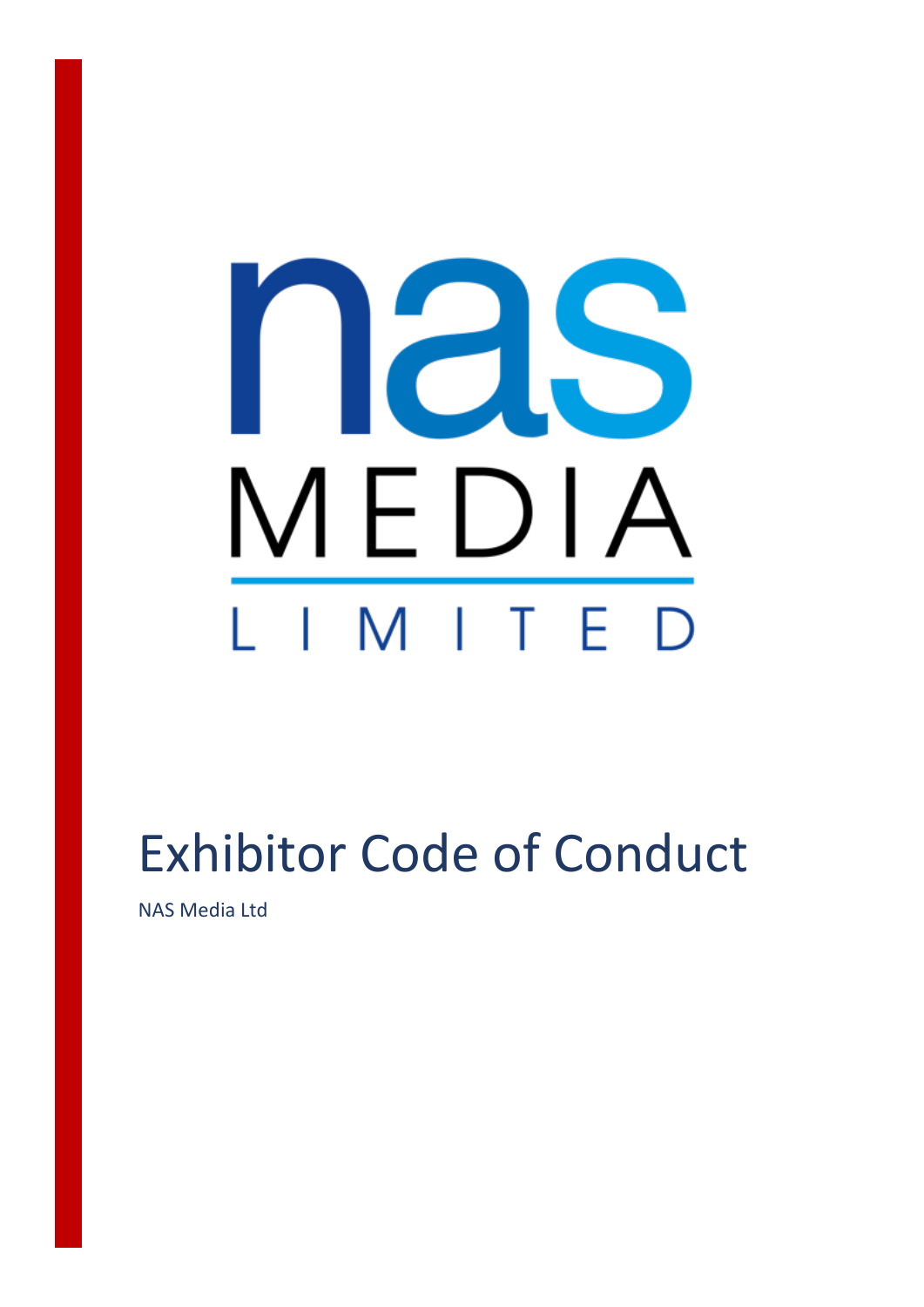#### *Purpose*

The purpose of this code of conduct is to:

- ensure the safety and wellbeing of children and young people is paramount when adults, young people or children are using the internet, social media, or mobile devices, and attending face-to-face events
- provide exhibitors with the overarching principles that guide our approach to online and face-to-face safety
- ensure that, as an organisation, we operate in line with our values and within the law in terms of how we use online devices, and moderate face-to-fae events

The Code of Conduct aims to help us protect children and young people from abuse and reduce the possibility of unfounded allegations being made. It has been formed by the views of children and young people.

NAS Media Ltd is responsible for making sure everyone taking part in our services has seen, understood and agreed to follow the Code of Conduct, and that they understand the consequences of inappropriate and harmful behaviour.

This Code of Conduct applies to all exhibitors involved in any of NAS Media Ltd's events.

#### *Legal Framework*

This policy has been drawn up on the basis of legislation, policy and guidance that seeks to protect children in England. Summaries of the key legislation and guidance are available on:

- *online abuse*[: https://learning.nspcc.org.uk/child-abuse-and-neglect/online-abuse](https://learning.nspcc.org.uk/child-abuse-and-neglect/online-abuse)
- *bullying*[: https://learning.nspcc.org.uk/child-abuse-and-neglect/bullying](https://learning.nspcc.org.uk/child-abuse-and-neglect/bullying)
- *child protection*:<https://learning.nspcc.org.uk/child-protection-system>

#### *We believe that:*

- Children and young people should never experience abuse of any kind.
- Children should be able to use the internet for education and personal development, but safeguards need to be in place to ensure they are kept safe at all times.
- We have a responsibility to promote the welfare of all children and young people, to keep them safe and to practice in a way that protects them.
- The welfare of children is paramount in all the work we do and in all the decisions we take all children, regardless of age, disability, gender reassignment, race, religion or belief, sex, or sexual orientation have an equal right to protection from all types of harm or abuse.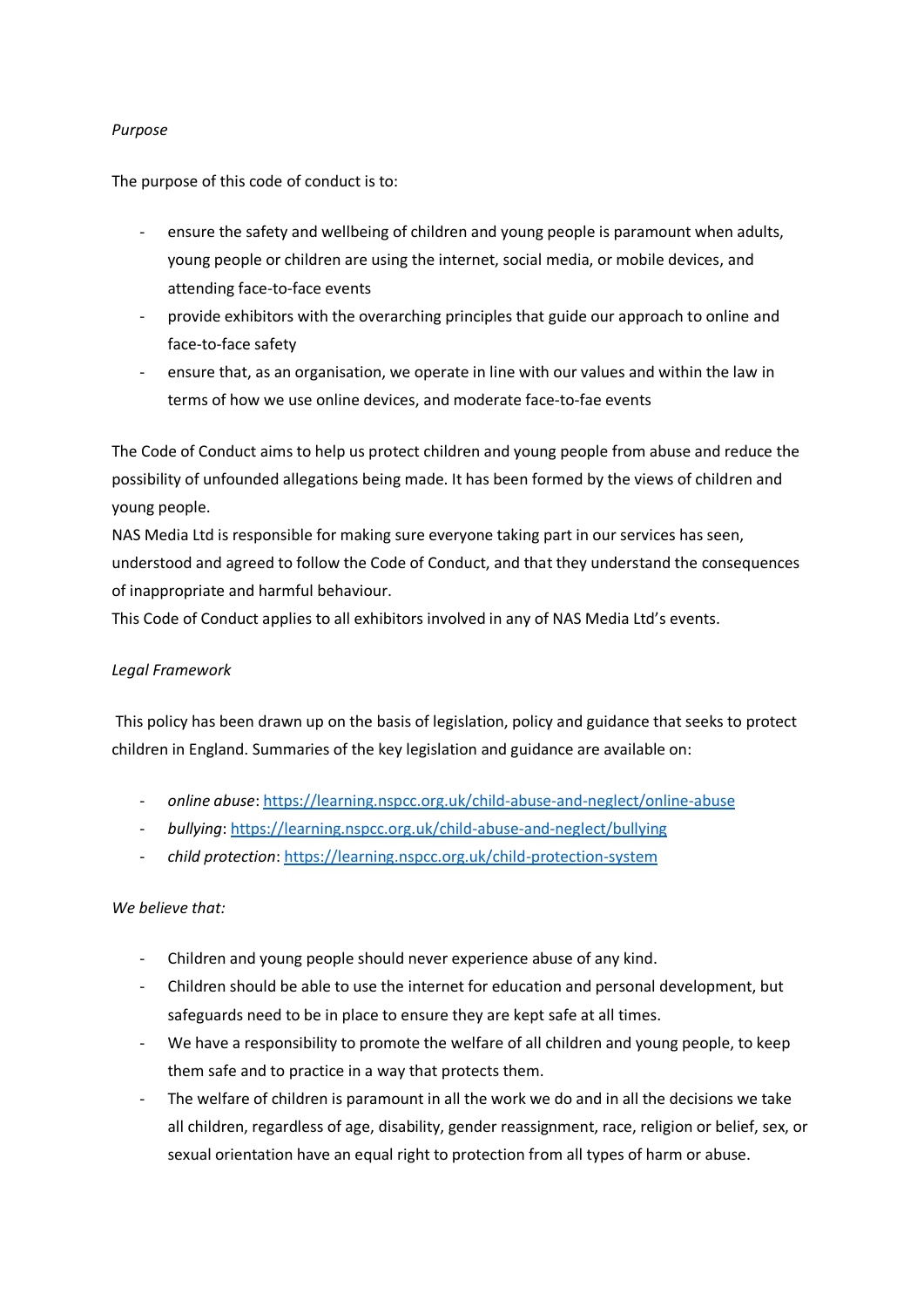### *Exhibitor Responsibilities*

As an exhibitor, you must:

- Appoint, and make the Event Organisers aware of, somebody who will ensure that conversations between attendees and stand representatives are on-topic and appropriate. They will have the ability to delete any inappropriate messages on the online profile. This can be someone who is also answering messages from attendees simultaneously.
- Read and understand the summaries of the legislation and guidance regarding children's online safety. Follow the links in the previous page to find this information.
- Accept full responsibility for your stand representatives.
- Acknowledge that stand representatives hold a position of authority over students, regardless of the stand representative or student's age.
- Note that conversation between stand representatives and event attendees must be kept professional at all times. Messages and conversations will be continuously moderated by the Event Organisers. Inappropriate messages will be flagged, deleted and reported. Inappropriate conversations will be halted and reported.
- Understand that any inappropriate/sexual/violent language will be flagged, deleted and reported.
- Ensure that stand representatives NEVER ask for an attendee's personal information, including social media handles. The information of all the attendees that visit your online profile will be shared with you within 24 hours of the events closure by the Event Organisers.
- Ensure that stand representatives NEVER give out their or their colleague's personal contact information, including personal social media handles. Any company contact information, including stand representative's professional emails, should be visible somewhere within the online profile and available to hand out or share at the face-to-face event.
- See that if a young person finds a stand representative's social media and uses it to DM them regarding a potential opportunity, it should be reported to somebody else within your organisation who should contact the young person using only the email address provided by NAS media.
- Ensure that links, documents and videos that are attached to your online profile and/or referred to on your face-to-face stand are suitable and relevant for an adolescent audience.
- Complete the build of your online profile within deadlines set to allow time for moderators to check that all stand content is appropriate.
- Understand that the attendee information provided to you by the Event Organisers must only be used professionally to communicate about apprenticeships or enrolment into your organisation.